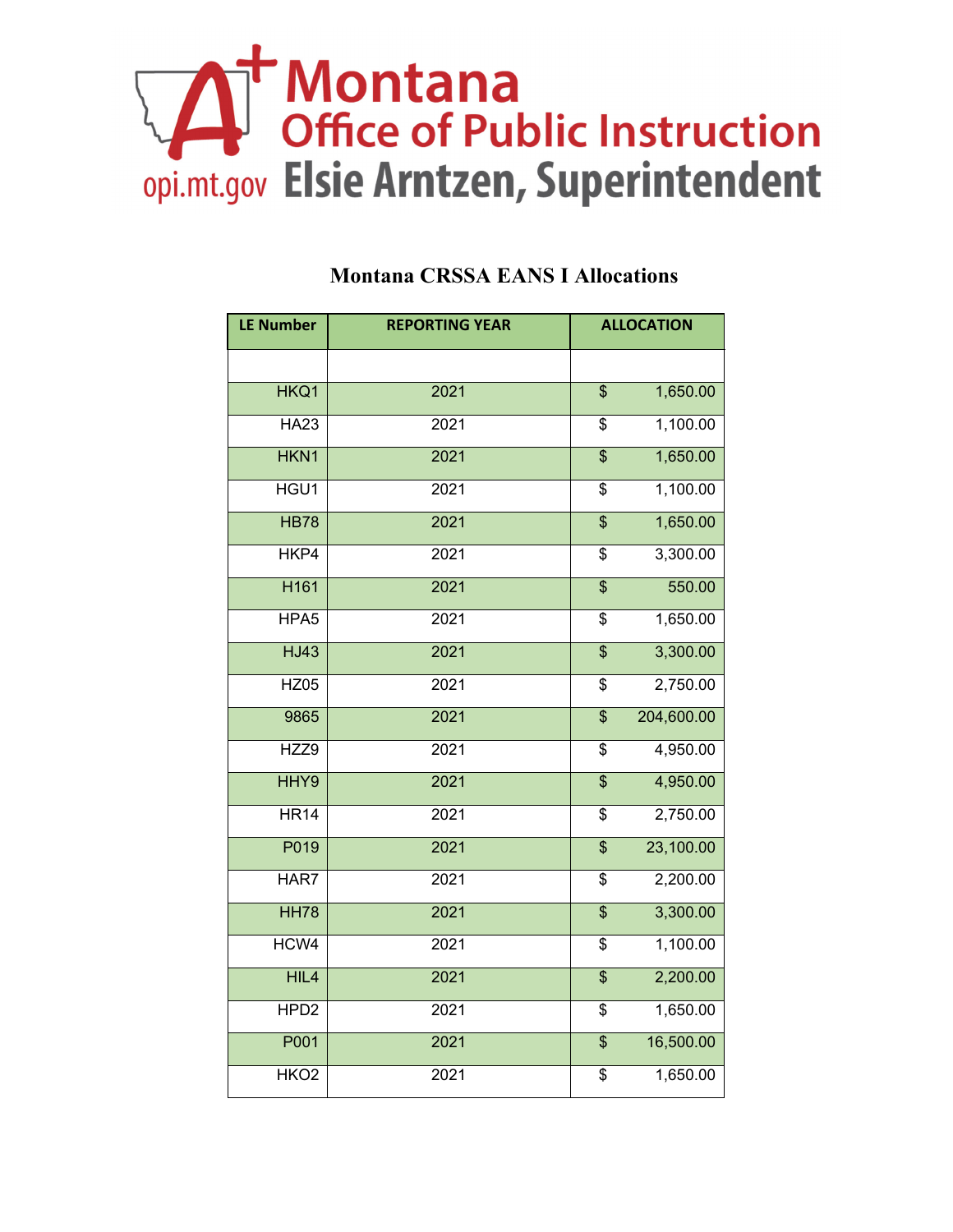| H <sub>204</sub><br>2021<br>\$<br>HGL3<br>2021<br>$\overline{\mathbf{S}}$<br>HES1<br>2021<br>\$<br><b>HS52</b><br>2021<br>$\overline{\$}$ | 1,650.00<br>1,650.00 |
|-------------------------------------------------------------------------------------------------------------------------------------------|----------------------|
|                                                                                                                                           |                      |
|                                                                                                                                           |                      |
|                                                                                                                                           | 1,650.00             |
|                                                                                                                                           | 4,950.00             |
| P021<br>2021<br>\$                                                                                                                        | 117,150.00           |
| <b>HJ50</b><br>2021<br>\$                                                                                                                 | 1,100.00             |
| <b>HY94</b><br>\$<br>2021                                                                                                                 | 1,650.00             |
| HCH <sub>2</sub><br>2021<br>$\overline{\mathcal{S}}$                                                                                      | 1,100.00             |
| H <sub>2</sub> 13<br>2021<br>\$                                                                                                           | 3,300.00             |
| P041<br>2021<br>\$                                                                                                                        | 11,550.00            |
| HAV8<br>2021<br>\$                                                                                                                        | 1,100.00             |
| 2021<br>HIB1<br>\$                                                                                                                        | 2,200.00             |
| <b>HW35</b><br>2021<br>\$                                                                                                                 | 4,950.00             |
| HPH1<br>2021<br>\$                                                                                                                        | 550.00               |
| <b>HH37</b><br>2021<br>\$                                                                                                                 | 3,300.00             |
| HCY3<br>2021<br>\$                                                                                                                        | 1,650.00             |
| H067<br>2021<br>\$                                                                                                                        | 3,300.00             |
| 2021<br>$\overline{\mathcal{L}}$<br>hkr <sub>2</sub>                                                                                      | 6,600.00             |
| HKN8<br>2021<br>\$                                                                                                                        | 1,100.00             |
| <b>HB21</b><br>2021<br>$\overline{\mathcal{E}}$                                                                                           | 1,100.00             |
| P058<br>2021<br>\$                                                                                                                        | 32,450.00            |
| <b>HD79</b><br>2021<br>\$                                                                                                                 | 550.00               |
| <b>HD81</b><br>\$<br>2021                                                                                                                 | 3,300.00             |
| <b>HN06</b><br>2021<br>\$                                                                                                                 | 2,750.00             |
| HKO <sub>8</sub><br>2021<br>\$                                                                                                            | 8,250.00             |
| HPJ5<br>2021<br>\$                                                                                                                        | 1,650.00             |
| 2021<br>\$<br>H385                                                                                                                        | 550.00               |
| <b>HX69</b><br>2021<br>\$                                                                                                                 | 1,100.00             |
| \$<br>HKS6<br>2021                                                                                                                        | 3,300.00             |
| <b>HX72</b><br>\$<br>2021                                                                                                                 | 2,200.00             |
|                                                                                                                                           |                      |
| 2021<br>\$<br><b>HS89</b>                                                                                                                 | 3,300.00             |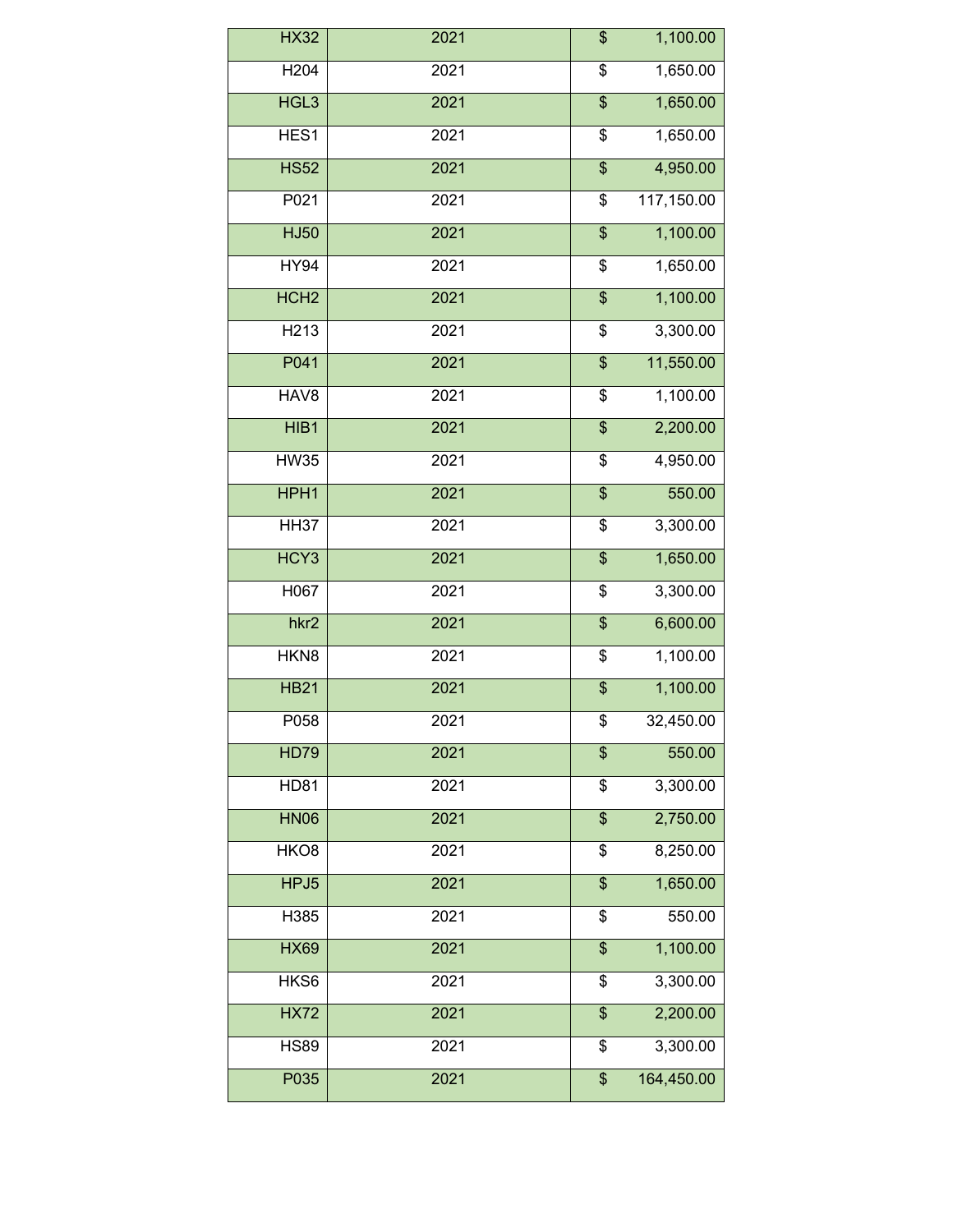| HAS9             | 2021 | \$                                   | 3,300.00   |
|------------------|------|--------------------------------------|------------|
| <b>HC04</b>      | 2021 | \$                                   | 1,100.00   |
| P013             | 2021 | \$                                   | 136,950.00 |
| HKS7             | 2021 | \$                                   | 550.00     |
| <b>HX06</b>      | 2021 | \$                                   | 1,100.00   |
| HKP2             | 2021 | \$                                   | 6,600.00   |
| <b>HN10</b>      | 2021 | \$                                   | 1,100.00   |
| HKQ8             | 2021 | \$                                   | 1,100.00   |
| <b>HO65</b>      | 2021 | \$                                   | 9,900.00   |
| HKT1             | 2021 | $\overline{\$}$                      | 4,950.00   |
| HL04             | 2021 | $\overline{\boldsymbol{\mathsf{S}}}$ | 1,100.00   |
| <b>HR64</b>      | 2021 | $\overline{\mathcal{L}}$             | 1,100.00   |
| HKS8             | 2021 | \$                                   | 3,300.00   |
| HCY4             | 2021 | $\overline{\mathcal{L}}$             | 3,300.00   |
| HKN3             | 2021 | \$                                   | 550.00     |
| HIU1             | 2021 | \$                                   | 1,100.00   |
| HKP <sub>5</sub> | 2021 | \$                                   | 1,100.00   |
| HIA9             | 2021 | $\overline{\mathcal{S}}$             | 3,300.00   |
| HC44             | 2021 | \$                                   | 2,200.00   |
| HCK4             | 2021 | \$                                   | 1,100.00   |
| H269             | 2021 | \$                                   | 1,650.00   |
| HKO4             | 2021 | $\overline{\mathcal{S}}$             | 1,100.00   |
| HGG <sub>2</sub> | 2021 | \$                                   | 1,100.00   |
| 9021             | 2021 | \$                                   | 111,100.00 |
| 9199             | 2021 | \$                                   | 182,600.00 |
| HPB7             | 2021 | $\overline{\mathcal{S}}$             | 2,200.00   |
| HBA2             | 2021 | \$                                   | 4,950.00   |
| <b>HY16</b>      | 2021 | $\overline{\$}$                      | 3,300.00   |
| HIX <sub>5</sub> | 2021 | \$                                   | 3,300.00   |
| <b>HR07</b>      | 2021 | $\overline{\mathcal{S}}$             | 3,300.00   |
| HKO1             | 2021 | \$                                   | 1,100.00   |
| H827             | 2021 | $\overline{\mathcal{L}}$             | 2,200.00   |
| <b>HT53</b>      | 2021 | \$                                   | 1,100.00   |
|                  |      |                                      |            |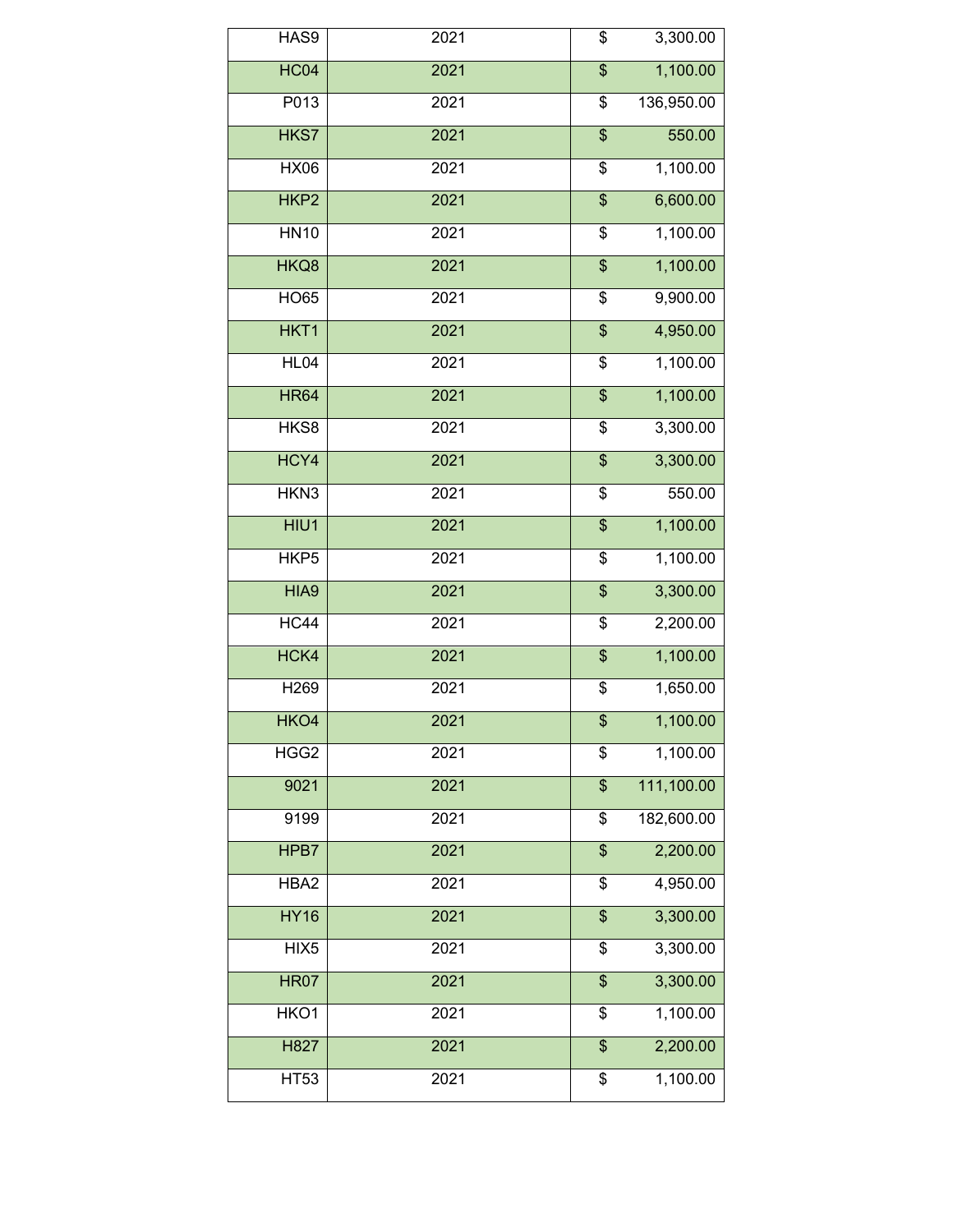| HBB4             | 2021             | \$                       | 1,100.00   |
|------------------|------------------|--------------------------|------------|
| <b>HR69</b>      | 2021             | \$                       | 1,650.00   |
| P038             | 2021             | \$                       | 4,950.00   |
| H <sub>293</sub> | 2021             | \$                       | 2,200.00   |
| HIB8             | 2021             | $\overline{\mathcal{S}}$ | 1,100.00   |
| P027             | 2021             | \$                       | 83,600.00  |
| <b>HJ40</b>      | 2021             | $\overline{\$}$          | 1,100.00   |
| HC78             | 2021             | \$                       | 550.00     |
| <b>HU92</b>      | 2021             | $\overline{\mathcal{S}}$ | 6,600.00   |
| HKR1             | $\frac{1}{2021}$ | \$                       | 3,300.00   |
| HCL7             | 2021             | \$                       | 4,950.00   |
| HKP3             | 2021             | \$                       | 1,100.00   |
| HKP1             | 2021             | \$                       | 4,950.00   |
| <b>HR37</b>      | 2021             | \$                       | 3,300.00   |
| H546             | 2021             | \$                       | 8,250.00   |
| HBC7             | 2021             | \$                       | 1,100.00   |
| H418             | 2021             | \$                       | 2,750.00   |
| HCM1             | 2021             | \$                       | 1,100.00   |
| <b>HY40</b>      | 2021             | \$                       | 4,950.00   |
| <b>HN27</b>      | 2021             | \$                       | 2,200.00   |
| HCM <sub>5</sub> | 2021             | \$                       | 4,950.00   |
| <b>HR72</b>      | 2021             | \$                       | 6,600.00   |
| 9187             | 2021             | \$                       | 92,400.00  |
| HJN6             | 2021             | \$                       | 1,650.00   |
| <b>HC30</b>      | 2021             | $\overline{\mathcal{S}}$ | 8,250.00   |
| HKR <sub>5</sub> | 2021             | \$                       | 1,650.00   |
| HAK3             | 2021             | \$                       | 1,650.00   |
| HJE <sub>5</sub> | 2021             | \$                       | 550.00     |
| hkp6             | 2021             | \$                       | 1,650.00   |
| HKO7             | 2021             | \$                       | 1,100.00   |
| 9992             | 2021             | \$                       | 118,250.00 |
| 9445             | 2021             | \$                       | 212,850.00 |
| 9203             | 2021             | \$                       | 103,400.00 |
|                  |                  |                          |            |